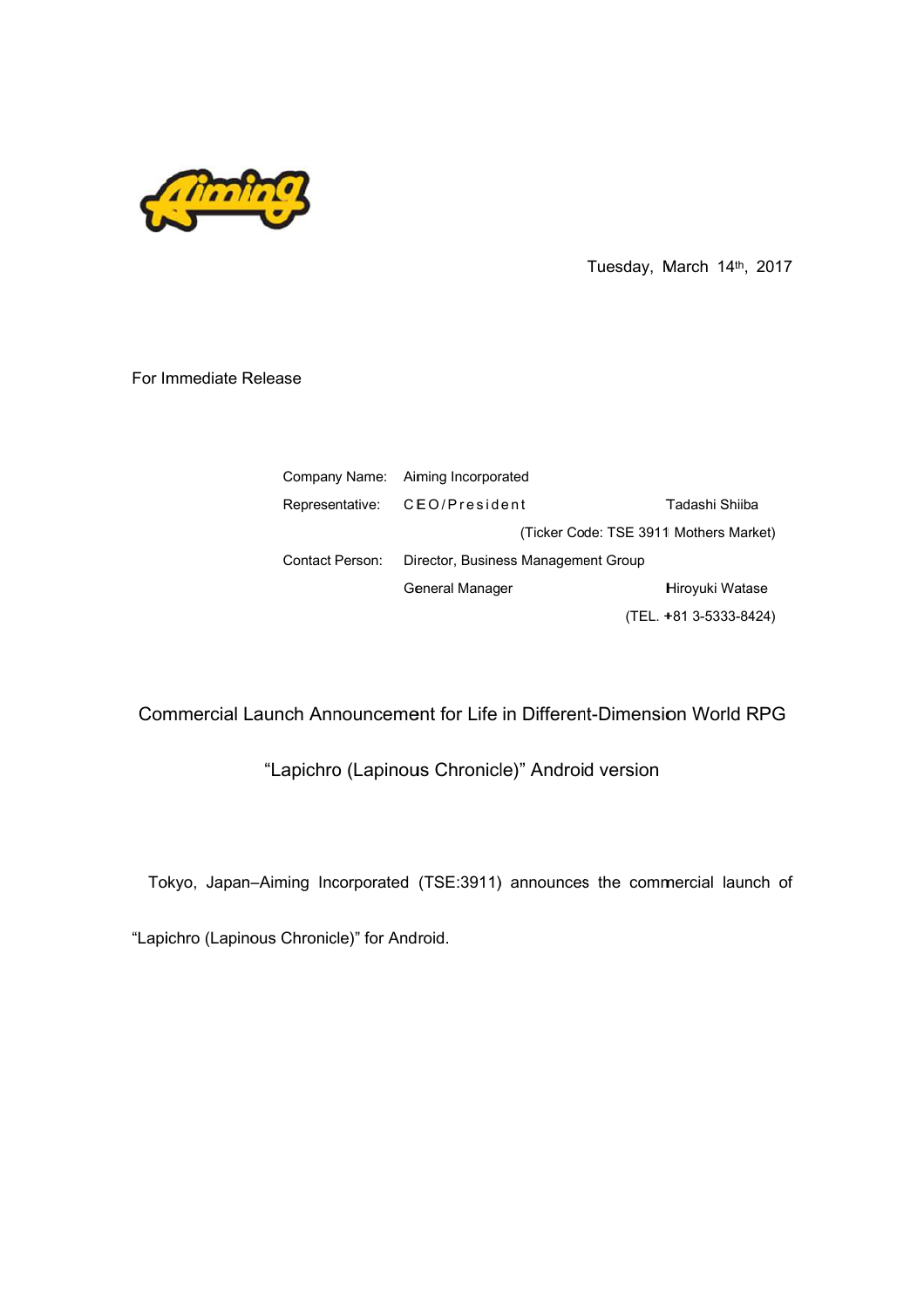

The "Lapichro (Lapinous Chronicle)" is a Life in Different-Dimension World RPG where The "Lapichro (Lapinous Chronicle)" is a Life in Different-Dimension World RPG where<br>players can enjoy adventures with their other selves. In the "Lapichro (Lapinous Chronicle)", players can enjoy adventures with their other selves. In the "Lapichro (Lapinous Chronicle)",<br>players can select their favorite combination from more than 10 jobs, more than 100 avatars, and voices of famous voice actors and actresses such as 浪川大輔 (Daisuke Namikawa), 堀江由衣 (Yui Horie), and so on. d voices of famous voice actors and actresses such as 浪川大輔 (Daisuke Namikawa),<br>江由衣 (Yui Horie), and so on.<br>Moreover, players can also enjoy other contents such as a large amount of quests, raid in Different-Dimension World RP(<br>ves. In the "Lapichro (Lapinous C<br>n more than 10 jobs, more than 10<br>s such as 浪川大輔 (Daisuke Na<br>nts such as a large amount of que<br>large maps, etc. Players can enjo<br>joining system that playe

battle battles with giant boss monster "solo" play but also "Co-op" easily with the party-joining system that players in the same map will be automatically put into the same party. "solo" play but also "Co-op" easily with the party-joining system that players in the same map<br>will be automatically put into the same party.<br>Besides, the "Lapichro (Lapinous Chronicle)" has generated over 1 million pre-re , players can also enj $\,$ giant boss monsters, $\,$ out also "Co-op" easily over, players can also enjoy other contents such as a large amount of quests, raid<br>with giant boss monsters, exploration of large maps, etc. Players can enjoy not only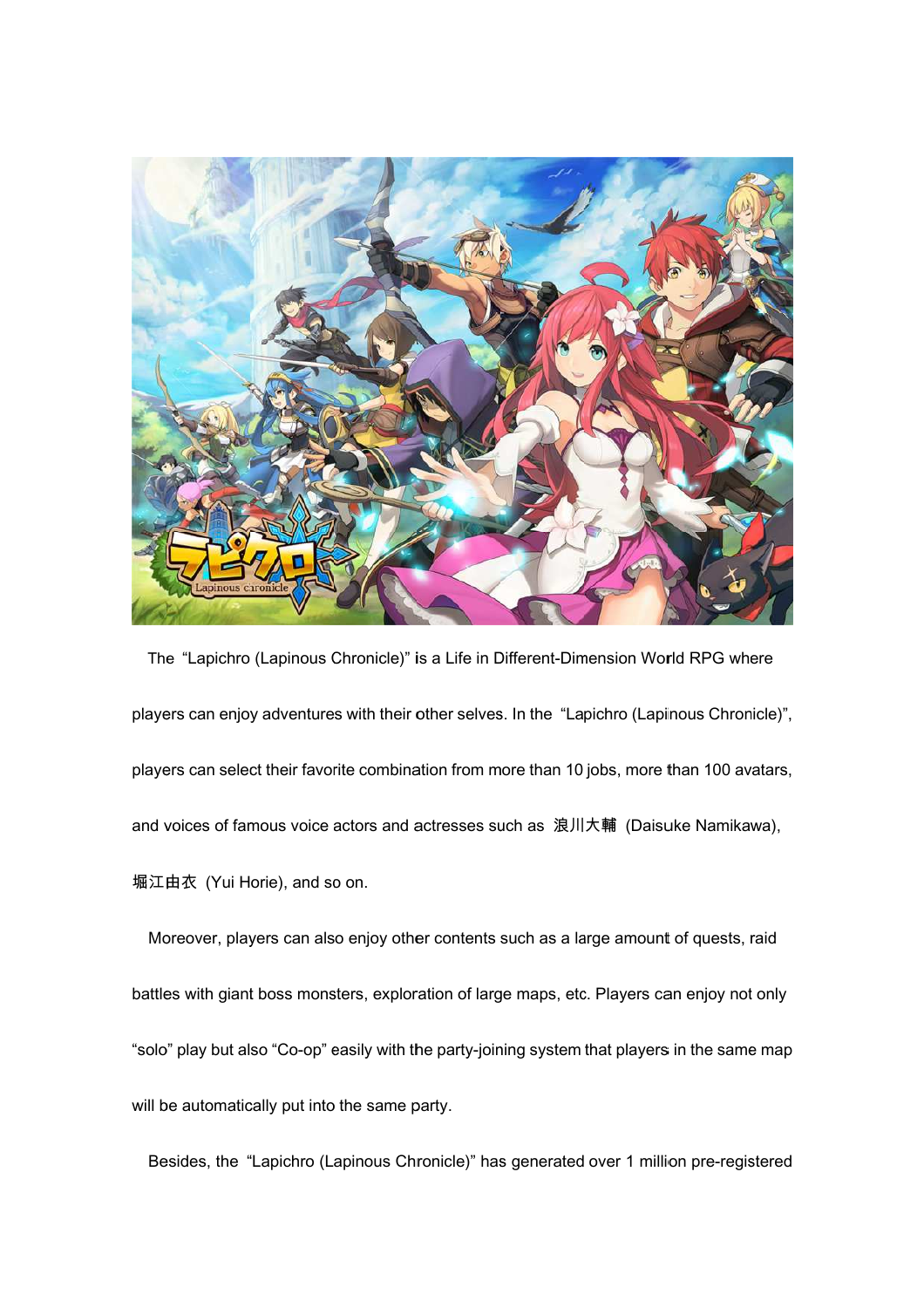players on March 3rd, 2017.

<Game Overview>

Title: "Lapichro (Lapinous Chronicle)"

Genre: Life in Different-Dimension World RPG

Device/OS Version: iOS 8.0 or higher / Android 4.4 or higher

Start of Service: iOS : In the middle of March, 2017

Android : Tuesday, March 14th, 2017

Price: Free-to-play (with options for in-app purchases)

Official Website: https://lapichro.com/

Official LINE@: @lapichro

Official Twitter Page: https://twitter.com/Lapichro

Official Twitter Account: @Lapichro

Official Hashtag: #ラピクロ

●Download Page (Android) :

https://play.google.com/store/apps/details?id=com.aiming.lapichro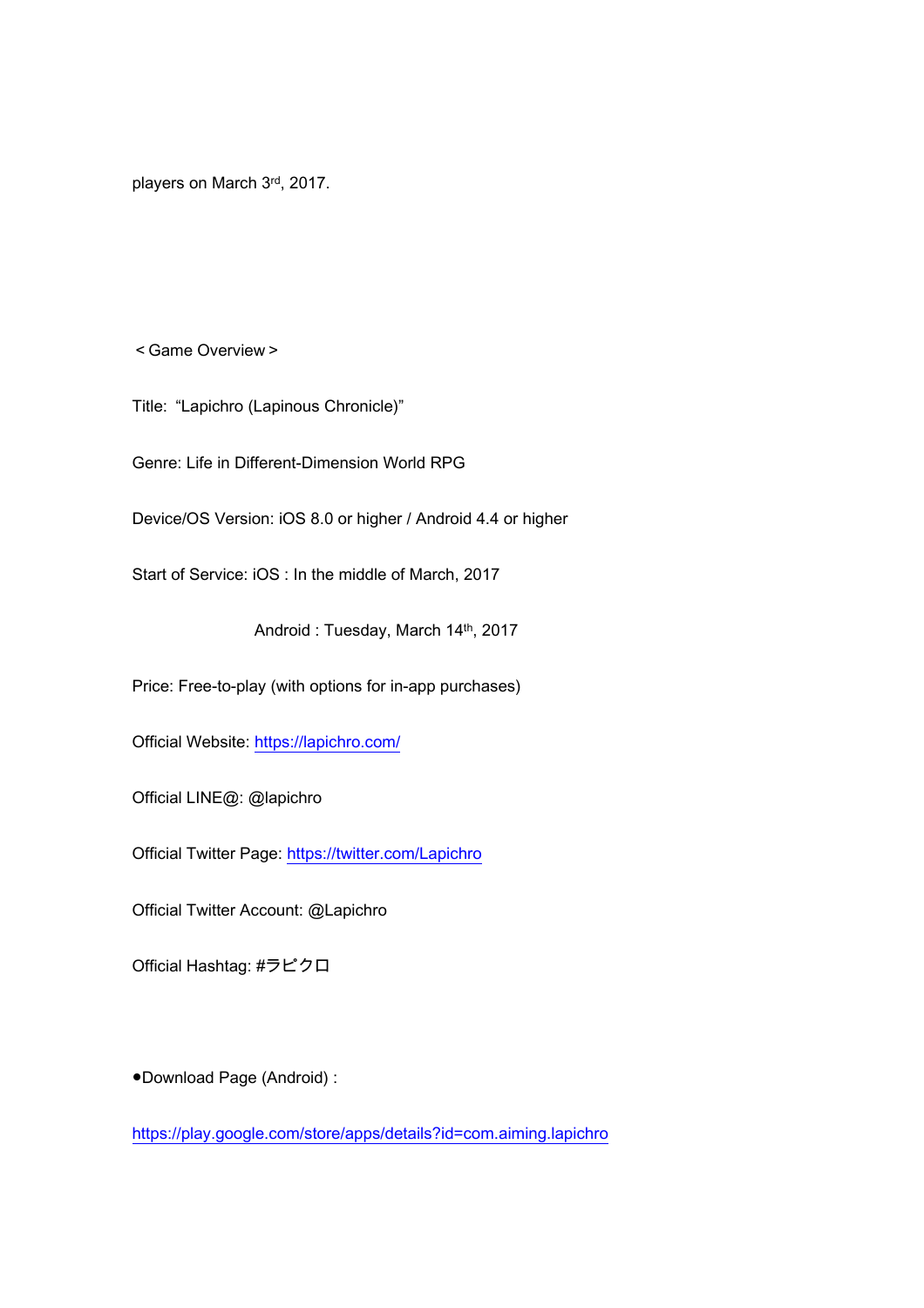